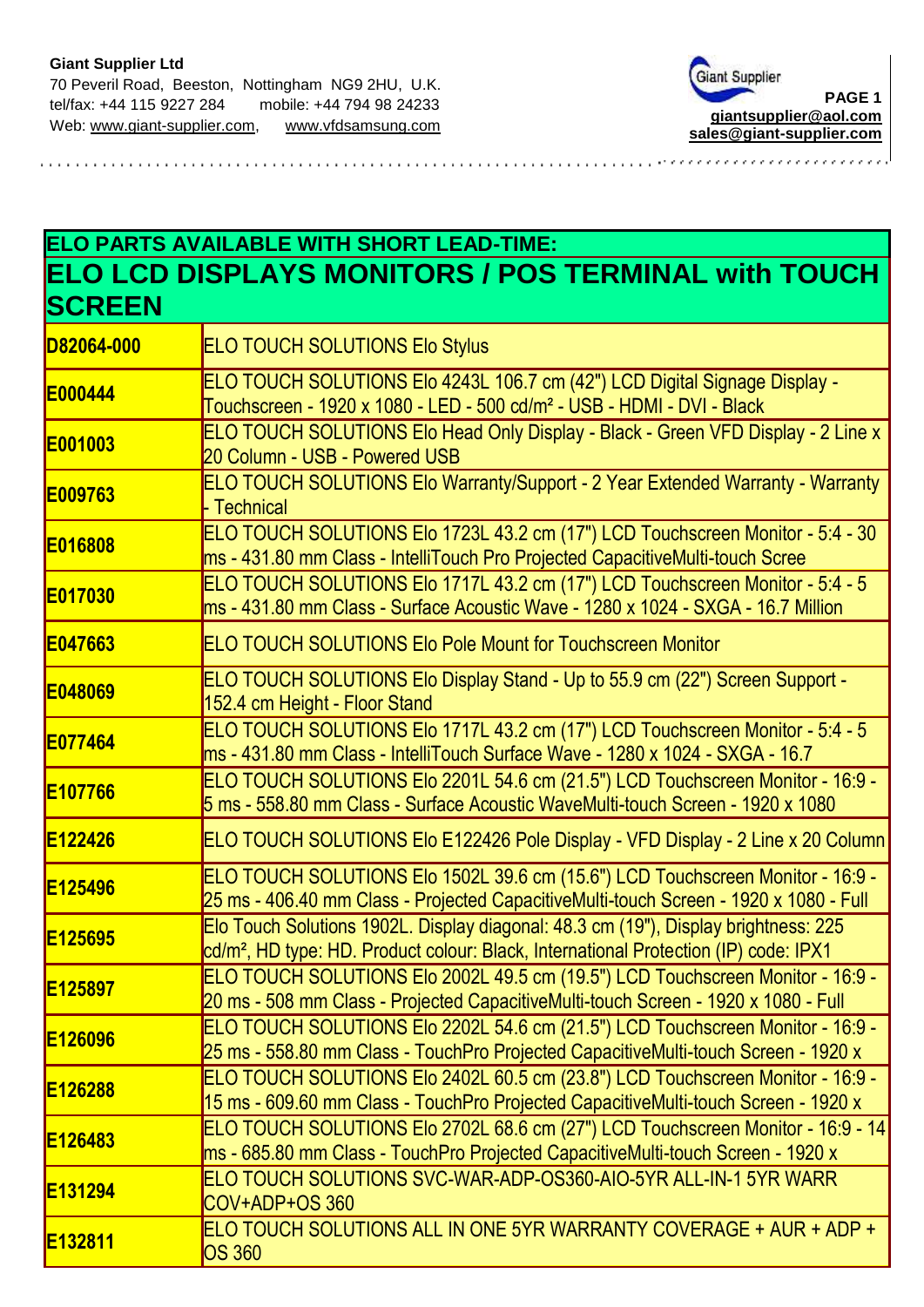

| E <sub>134286</sub> | ELO TOUCH SOLUTIONS KIT FPR USB TCET EDGE CONNECT ELO FINGERPRINT<br><b>SCANNER</b>                                                                                                                |
|---------------------|----------------------------------------------------------------------------------------------------------------------------------------------------------------------------------------------------|
| E <sub>135925</sub> | ELO TOUCH SOLUTIONS ESY15E2-2UWE-0-MT-4G-1S-NO-00 BK                                                                                                                                               |
| <b>E144246</b>      | ELO TOUCH SOLUTIONS Elo 1517L 38.1 cm (15") LCD Touchscreen Monitor - 4:3 - 16<br>ms - 381 mm Class - 5-wire Resistive - 1024 x 768 - XGA-2 - Thin Film                                            |
| E144246             | ELO TOUCH SOLUTIONS Elo 1517L 38.1 cm (15") LCD Touchscreen Monitor - 4:3 - 16<br>ms - 381 mm Class - 5-wire Resistive - 1024 x 768 - XGA-2 - Thin Film                                            |
| E146641             | ELO TOUCH SOLUTIONS Elo 2494L 60.5 cm (23.8") Open-frame LCD Touchscreen<br>Monitor - 16:9 - 16 ms - 609.60 mm Class - TouchPro Projected CapacitiveMulti-                                         |
| <b>E155834</b>      | ELO TOUCH SOLUTIONS Elo 1002L 25.7 cm (10.1") LCD Touchscreen Monitor - 16:10 -<br>29 ms - 254 mm Class - TouchPro Projected Capacitive - 10 Point(s) Multi-touch                                  |
| E <sub>160104</sub> | ELO TOUCH SOLUTIONS Elo Display Stand - Up to 25.4 cm (10") Screen Support -<br><b>Tabletop</b>                                                                                                    |
| E163604             | <b>ELO TOUCH SOLUTIONS EIO E163604 Rack Conversion Kit for Flat Panel Display</b>                                                                                                                  |
| E <sub>179069</sub> | ELO TOUCH SOLUTIONS Elo 1717L 43.2 cm (17") LCD Touchscreen Monitor - 5:4 - 30<br>ms - 431.80 mm Class - Surface Acoustic Wave - 1280 x 1024 - SXGA - Adjustable                                   |
| E <sub>180092</sub> | ELO TOUCH SOLUTIONS EXTERNAL POWER BRICK AND CABLE LVL5-UK12V 4.16A<br>$50W-R$                                                                                                                     |
| E201494             | ELO TOUCH SOLUTIONS Elo Edge Connect Webcam - 8 Megapixel - Black - USB 2.0 -<br>1920 x 1080 Video - Auto-focus - Microphone - POS System, Monitor, Digital Signag                                 |
| E206556             | <b>IELO TOUCH SOLUTIONS Elo 256 GB Solid State Drive - M.2 Internal - SATA</b>                                                                                                                     |
| E215435             | ELO TOUCH SOLUTIONS Elo 6553L 163.8 cm (64.5") LCD Digital Signage Display -<br>Touchscreen - 3840 x 2160 - LED - 430 cd/m <sup>2</sup> - 2160p - USB - HDMI - Serial - Ethernet -<br><b>Black</b> |
| E215638             | ELO TOUCH SOLUTIONS Elo 6553L 163.8 cm (64.5") LCD Digital Signage Display -<br>Touchscreen - 3840 x 2160 - LED - 450 cd/m <sup>2</sup> - 2160p - USB - HDMI - Serial - Ethernet -<br><b>Black</b> |
| E218847             | ELO TOUCH SOLUTIONS Elo 5502L 138.7 cm (54.6") LCD Digital Signage Display -<br>Touchscreen - 1920 x 1080 - LED - 1080p - USB - HDMI - Grey                                                        |
| E220574             | <b>IELO TOUCH SOLUTIONS 4343L 43IN LCD OPFRAME FULL HD BACKLIGHT VGA</b><br><b>HDMI PCAP USB CGR</b>                                                                                               |
| E222373             | ELO TOUCH SOLUTIONS Elo 4602L 116.8 cm (46") LCD Digital Signage Display -<br>Touchscreen - 1920 x 1080 - LED - 500 cd/m <sup>2</sup> - 1080p - USB - HDMIEthernet - Black                         |
| E227895             | ELO TOUCH SOLUTIONS IDS 3 SERIES 15 HD 630 NO O/S 8GB/256GB SSD IN                                                                                                                                 |
| E228087             | <b>ELO TOUCH SOLUTIONS EIO ECMG4 Single Board Computer for LCD Display - Black -</b><br>Intel - Core i5 - i5-7500T - 8 GB - DDR4 SDRAM - 256 GB Solid State Drive - Intel                          |
| <b>E245047</b>      | ELO TOUCH SOLUTIONS ELO EDGE CONNECT 2D BARCODE SCANNER (4107)                                                                                                                                     |
| E262258             | ELO TOUCH SOLUTIONS Elo EloPOS i3 POS Terminal - Intel Core i3 3.10 GHz - 8 GB<br>DDR4 SDRAM 128 GB M.2/SATA - 39.6 cm (15.6") LED Touchscreen - Intel UHD                                         |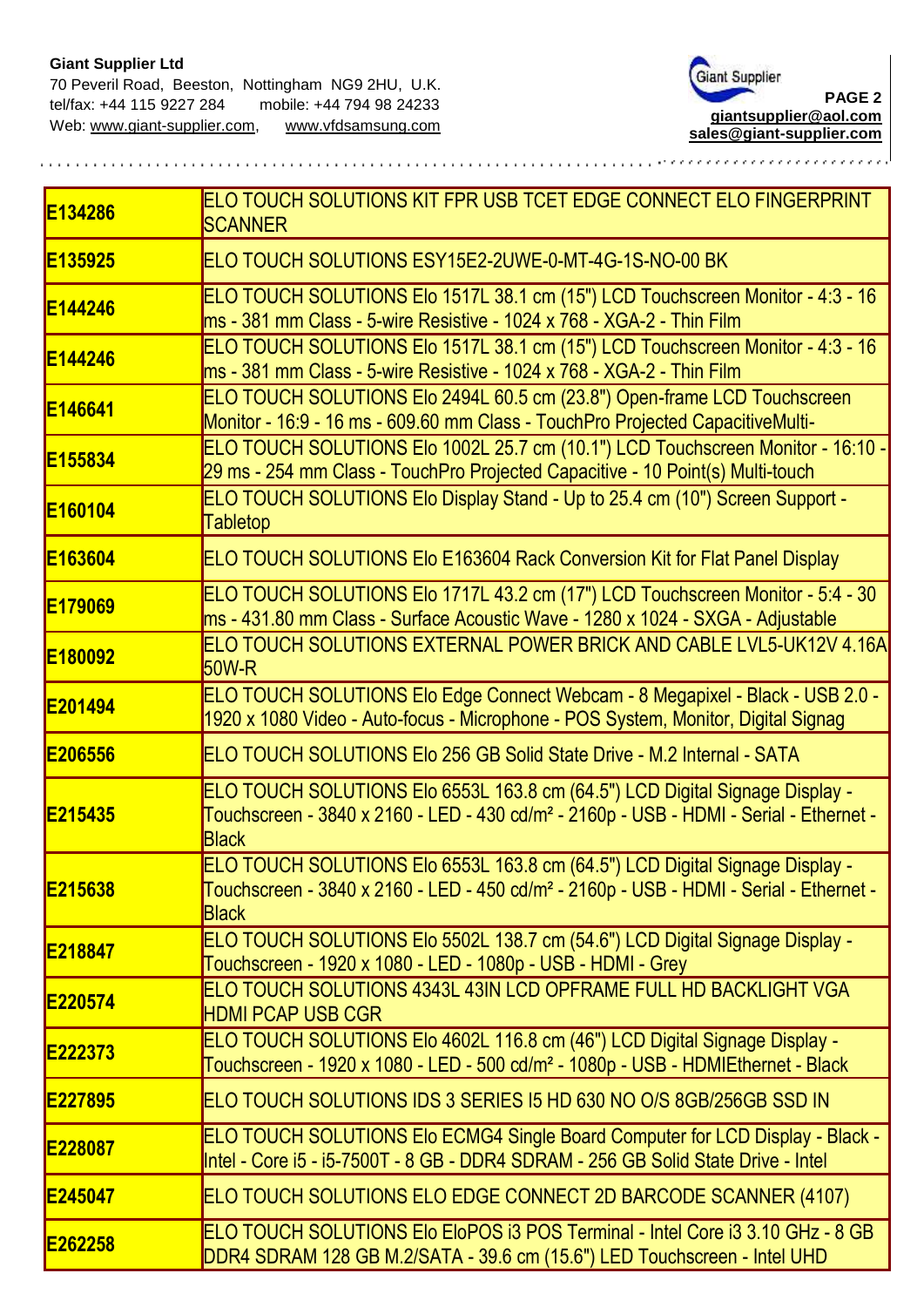## **Giant Supplier Ltd**



| E264186        | ELO TOUCH SOLUTIONS Elo RAM Module for POS Terminal - 4 GB - DDR4-2666/PC4-<br>21333 DDR4 SDRAM - 2666 MHz - 260-pin - SoDIMM                                                                     |
|----------------|---------------------------------------------------------------------------------------------------------------------------------------------------------------------------------------------------|
| E266835        | ELO TOUCH SOLUTIONS Elo 1915L 48.3 cm (19") LCD Touchscreen Monitor - 4:3 - 8<br>ms - 482.60 mm Class - Surface Acoustic Wave - 1280 x 1024 - SXGA - 16.2 Million                                 |
| E268447        | ELO TOUCH SOLUTIONS Elo 5551L 138.7 cm (54.6") LCD Digital Signage Display -<br>Touchscreen - 3840 x 2160 - LED - 450 cd/m <sup>2</sup> - 2160p - USB - HDMI - Serial - Ethernet -<br><b>Blac</b> |
| E273226        | ELO TOUCH SOLUTIONS Elo 1502L 39.6 cm (15.6") LCD Touchscreen Monitor - 16:9 -<br>25 ms - 406.40 mm Class - Projected Capacitive - 10 Point(s) Multi-touch Screen                                 |
| E304029        | ELO TOUCH SOLUTIONS Elo 3243L 81.3 cm (32") LCD Open-frame Digital Signage<br>Display - Touchscreen - 1920 x 1080 - LED - 425 cd/m <sup>2</sup> - 1080p - USB - HDMI - Black                      |
| E318746        | ELO TOUCH SOLUTIONS 1502L 15.6IN WLCD DSKTP HD MVGA HDMI PC MTCH<br>USB WR 0-BZL AG BLK                                                                                                           |
| E321195        | ELO TOUCH SOLUTIONS Elo 1093L 25.7 cm (10.1") Open-frame LCD Touchscreen<br>Monitor - 16:10 - 25 ms - 254 mm Class - TouchPro Projected Capacitive - 10                                           |
| E324341        | ELO TOUCH SOLUTIONS 1002L 10.1IN 1280X800 NON-TOUCH ANTI-GLARE USB-C<br><b>HDMI VGA BLK</b>                                                                                                       |
| E326154        | ELO TOUCH SOLUTIONS Elo 1590L 38.1 cm (15") Open-frame LCD Touchscreen<br>Monitor - 4:3 - 16 ms - 381 mm Class - 5-wire Resistive - 1024 x 768 - XGA - 16.2 Million                               |
| E326202        | ELO TOUCH SOLUTIONS Elo 3243L 81.3 cm (32") Open-frame LCD Touchscreen<br>Monitor - 16:9 - 8 ms - 812.80 mm Class - IntelliTouch Plus - 1920 x 1080 - Full HD - 16.7                              |
| E326347        | ELO TOUCH SOLUTIONS Elo 1790L 43.2 cm (17") Open-frame LCD Touchscreen<br>Monitor - 5:4 - 5 ms - 431.80 mm Class - 5-wire Resistive - 1280 x 1024 - SXGA - 16.7<br><b>Million</b>                 |
| E326541        | ELO TOUCH SOLUTIONS Elo 1991L 48.3 cm (19") Open-frame LCD Touchscreen<br>Monitor - 5:4 - 14 ms - 482.60 mm Class - 5-wire Resistive - 1280 x 1024 - SXGA - 16.7                                  |
| E326738        | ELO TOUCH SOLUTIONS Elo 1590L 38.1 cm (15") Open-frame LCD Touchscreen<br>Monitor - 4:3 - 16 ms - 381 mm Class - IntelliTouch Surface Wave - 1024 x 768 - XGA -<br><b>Thin</b>                    |
| <b>E326942</b> | ELO TOUCH SOLUTIONS Elo 1790L 43.2 cm (17") Open-frame LCD Touchscreen<br>Monitor - 5:4 - 5 ms - 431.80 mm Class - IntelliTouch Surface Wave - 1280 x 1024 -<br><b>SXGA</b>                       |
| E327528        | ELO TOUCH SOLUTIONS Elo 2294L 54.6 cm (21.5") Open-frame LCD Touchscreen<br>Monitor - 16:9 - 14 ms - IntelliTouch Surface WaveMulti-touch Screen - 1920 x 1080                                    |
| E327914        | ELO TOUCH SOLUTIONS Elo 2294L 54.6 cm (21.5") Open-frame LCD Touchscreen<br>Monitor - 16:9 - 14 ms - 558.80 mm Class - IntelliTouch Surface Wave - 1920 x                                         |
| <b>E328497</b> | ELO TOUCH SOLUTIONS Elo 1990L 48.3 cm (19") Open-frame LCD Touchscreen<br>Monitor - 5:4 - 5 ms - 482.60 mm Class - IntelliTouch Surface Wave - 1280 x 1024 -<br><b>SXGA -</b>                     |
| E328700        | ELO TOUCH SOLUTIONS Elo 1991L 48.3 cm (19") Open-frame LCD Touchscreen<br>Monitor - 5:4 - 14 ms - 482.60 mm Class - IntelliTouch Surface Wave - 1280 x 1024                                       |
| E328883        | ELO TOUCH SOLUTIONS Elo 2094L 49.5 cm (19.5") Open-frame LCD Touchscreen<br>Monitor - 16:9 - 20 ms - 508 mm Class - IntelliTouch Surface Wave - 1920 x 1080 - Full                                |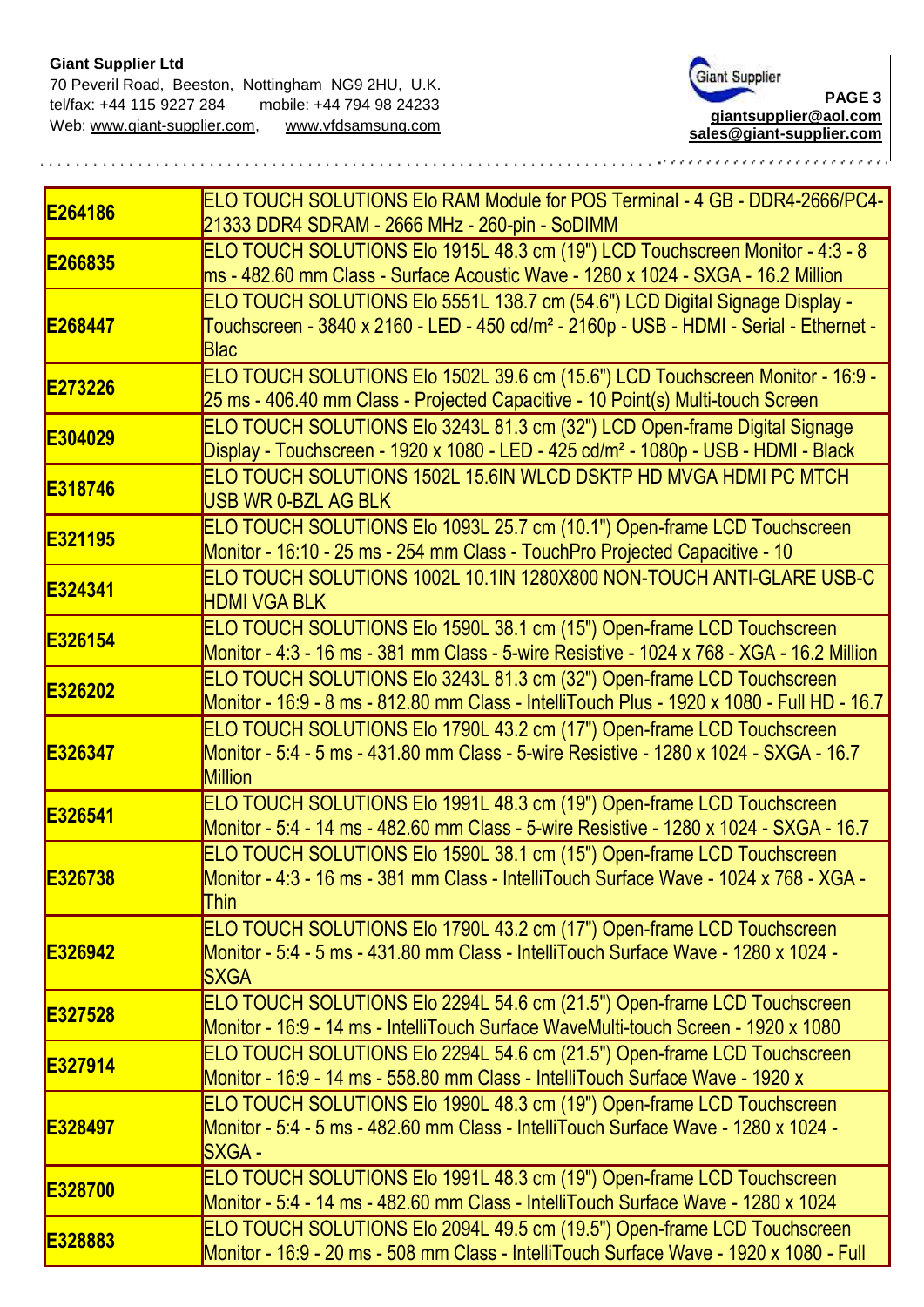

| E329077 | ELO TOUCH SOLUTIONS Elo 2794L 68.6 cm (27") Open-frame LCD Touchscreen<br>Monitor - 16:9 - 12 ms - 685.80 mm Class - IntelliTouch Surface WaveMulti-touch Screen                                  |
|---------|---------------------------------------------------------------------------------------------------------------------------------------------------------------------------------------------------|
| E329262 | ELO TOUCH SOLUTIONS Elo 2794L 68.6 cm (27") Open-frame LCD Touchscreen<br>Monitor - 16:9 - 12 ms - 685.80 mm Class - IntelliTouch Surface Wave - 1920 x 1080 -<br><b>Full</b>                     |
| E329452 | ELO TOUCH SOLUTIONS Elo 1291L 30.7 cm (12.1") Open-frame LCD Touchscreen<br>Monitor - 4:3 - 25 ms - IntelliTouch Surface Wave - 800 x 600 - SVGA - 16.2 Million                                   |
| E329636 | ELO TOUCH SOLUTIONS Elo 1593L 39.6 cm (15.6") Open-frame LCD Touchscreen<br>Monitor - 16:9 - 10 ms - Surface Acoustic Wave - 1366 x 768 - WXGA - 16.7 Million                                     |
| E329825 | ELO TOUCH SOLUTIONS Elo 2494L 60.5 cm (23.8") Open-frame LCD Touchscreen<br>Monitor - 16:9 - 16 ms - IntelliTouch Surface WaveMulti-touch Screen - 1920 x 1080                                    |
| E330019 | ELO TOUCH SOLUTIONS Elo 2494L 60.5 cm (23.8") Open-frame LCD Touchscreen<br>Monitor - 16:9 - 16 ms - IntelliTouch Surface Wave - 1920 x 1080 - Full HD - 16.7                                     |
| E330225 | ELO TOUCH SOLUTIONS Elo 1790L 43.2 cm (17") Open-frame LCD Touchscreen<br>Monitor - 5:4 - 5 ms - 431.80 mm Class - Projected CapacitiveMulti-touch Screen - 1280 x                                |
| E330620 | ELO TOUCH SOLUTIONS Elo 2294L 54.6 cm (21.5") Open-frame LCD Touchscreen<br>Monitor - 16:9 - 14 ms - 558.80 mm Class - TouchPro Projected Capacitive - 10                                         |
| E330817 | ELO TOUCH SOLUTIONS Elo 1990L 48.3 cm (19") Open-frame LCD Touchscreen<br>Monitor - 5:4 - 5 ms - 482.60 mm Class - Projected Capacitive - 1280 x 1024 - SXGA -<br>16.7                            |
| E331019 | ELO TOUCH SOLUTIONS Elo 1991L 48.3 cm (19") Open-frame LCD Touchscreen<br>Monitor - 5:4 - 14 ms - 482.60 mm Class - Projected CapacitiveMulti-touch Screen - 1280                                 |
| E331214 | ELO TOUCH SOLUTIONS Elo 2094L 49.5 cm (19.5") Open-frame LCD Touchscreen<br>Monitor - 16:9 - 20 ms - 508 mm Class - TouchPro Projected Capacitive - 10 Point(s)                                   |
| E331799 | ELO TOUCH SOLUTIONS Elo 1593L 39.6 cm (15.6") Open-frame LCD Touchscreen<br>Monitor - 16:9 - 10 ms - Projected CapacitiveMulti-touch Screen - 1366 x 768 -                                        |
| E334335 | ELO TOUCH SOLUTIONS Elo 1590L 38.1 cm (15") Open-frame LCD Touchscreen<br>Monitor - 4:3 - 16 ms - 381 mm Class - Projected CapacitiveMulti-touch Screen - 1024 x                                  |
| E334530 | ELO TOUCH SOLUTIONS Elo 1590L 38.1 cm (15") Open-frame LCD Touchscreen<br>Monitor - 4:3 - 16 ms - 381 mm Class - Surface Acoustic Wave - 1024 x 768 - XGA - 16.2                                  |
| E334726 | ELO TOUCH SOLUTIONS Elo 1790L 43.2 cm (17") Open-frame LCD Touchscreen<br>Monitor - 5:4 - 5 ms - 431.80 mm Class - Surface Acoustic Wave - 1280 x 1024 - SXGA -<br>l16.7                          |
| E335119 | ELO TOUCH SOLUTIONS Elo 1991L 48.3 cm (19") Open-frame LCD Touchscreen<br>Monitor - 5:4 - 14 ms - 482.60 mm Class - Surface Acoustic Wave - 1280 x 1024 - SXGA                                    |
| E343671 | Elo Touch Solutions 3263L. Display diagonal: 80 cm (31.5"), Display brightness: 500<br>cd/m², HD type: Full HD. Product colour: Black. Touch technology: Multi-touch, Touchscre                   |
| E343872 | Elo Touch Solutions 3263L. Display diagonal: 80 cm (31.5"), Display brightness: 500<br>cd/m <sup>2</sup> , HD type: Full HD. Product colour: Black. Touch technology: Multi-touch,<br>Touchscreen |
| E344056 | Elo Touch Solutions 4363L. Display diagonal: 108 cm (42.5"), Display brightness: 450<br>cd/m <sup>2</sup> , HD type: Full HD. Product colour: Black. Touch technology: Multi-touch,               |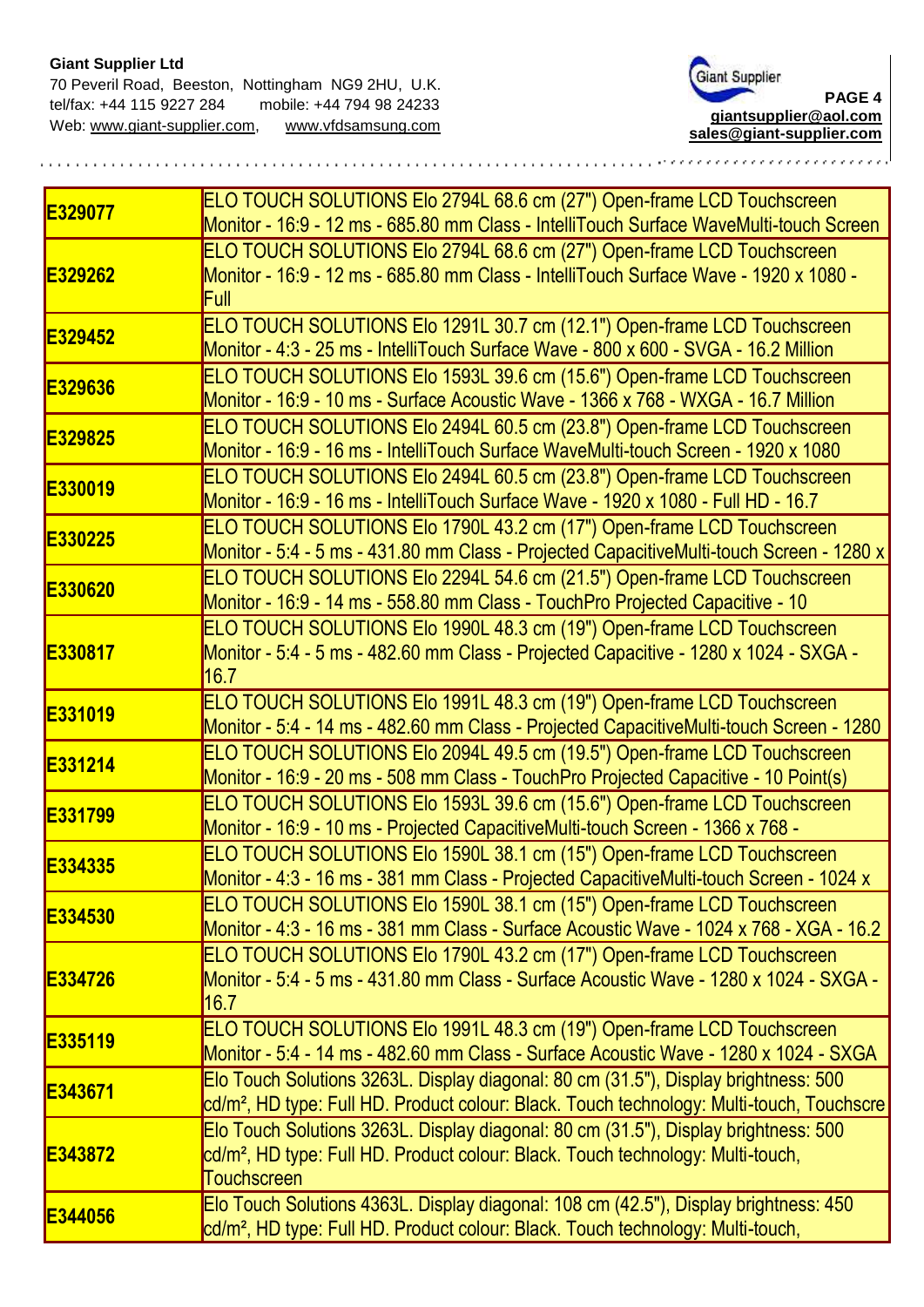

| E344260 | Elo Touch Solutions ELO, MTO, NCNR, 4363L 43-INCH WIDE LCD OPEN FRAME,<br>FULL HD, VGA & HDMI 1.4, PROJECTED CAPACITIVE 40-TOUCH WITH PALM                                                                                                                                                                                                                                                         |
|---------|----------------------------------------------------------------------------------------------------------------------------------------------------------------------------------------------------------------------------------------------------------------------------------------------------------------------------------------------------------------------------------------------------|
| E344320 | ELO TOUCH SOLUTIONS Elo 1515L 38.1 cm (15") LCD Touchscreen Monitor - 4:3 -<br>21.50 ms - 381 mm Class - 5-wire Resistive - 1024 x 768 - SXGA - 16.2 Million Colours                                                                                                                                                                                                                               |
| E344758 | ELO TOUCH SOLUTIONS Elo 1517L 38.1 cm (15") LCD Touchscreen Monitor - 4:3 - 23<br>ms - 381 mm Class - IntelliTouch Surface Wave - 1024 x 768 - XGA-2 - Thin Film                                                                                                                                                                                                                                   |
| E351388 | ELO TOUCH SOLUTIONS Elo 1902L 48.3 cm (19") LCD Touchscreen Monitor - 5:4 - 14<br>ms - 482.60 mm Class - TouchPro Projected Capacitive - 10 Point(s) Multi-touch                                                                                                                                                                                                                                   |
| E351600 | ELO TOUCH SOLUTIONS Elo 2202L 54.6 cm (21.5") LCD Touchscreen Monitor - 16:9 -<br>14 ms - 558.80 mm Class - TouchPro Projected Capacitive - 10 Point(s) Multi-touch<br>Screen - 1920 x 1080 - Full HD - Thin Film Transistor (TFT) - 16.7 Million Colours -<br>3,000:1 - 250 cd/m <sup>2</sup> , 225 cd/m <sup>2</sup> - LED Backlight - Speakers - HDMI - USB - VGA - Black -<br>Speaker, USB Hub |
| E351806 | ELO TOUCH SOLUTIONS Elo 2402L 60.5 cm (23.8") LCD Touchscreen Monitor - 16:9 -<br>15 ms - Projected CapacitiveMulti-touch Screen - 1920 x 1080 - Full HD - 16.7                                                                                                                                                                                                                                    |
| E351997 | ELO TOUCH SOLUTIONS Elo 2702L 68.6 cm (27") LCD Touchscreen Monitor - 16:9 - 14<br>ms - 685.80 mm Class - Projected CapacitiveMulti-touch Screen - 1920 x 1080 - Full                                                                                                                                                                                                                              |
| E380925 | ELO TOUCH SOLUTIONS ELO HUDDLE KIT W/ 15 WIN 10 SAC COMP MOD ECMG4<br><b>CONF CAM SW</b>                                                                                                                                                                                                                                                                                                           |
| E382790 | ELO TOUCH SOLUTIONS Elo 2201L 55.9 cm (22") LCD Touchscreen Monitor - 16:9 - 5<br>ms - 558.80 mm Class - Surface Acoustic Wave - 1920 x 1080 - Full HD - Adjustable                                                                                                                                                                                                                                |
| E384627 | ELO TOUCH SOLUTIONS ELO EDGE CONNECT 2D BARCODE SCANNER (4720)                                                                                                                                                                                                                                                                                                                                     |
| E389883 | Elo Touch Solutions E389883. Display diagonal: 25.6 cm (10.1"), Display resolution: 1920<br>x 1200 pixels, Display type: TFT. Processor model: SDA660. Internal memory: 4                                                                                                                                                                                                                          |
| E390075 | Elo Touch Solutions E390075. Display diagonal: 39.6 cm (15.6"), Display resolution: 1920<br>x 1080 pixels, Display type: TFT. Processor model: SDA660. Internal memory: 4 GB                                                                                                                                                                                                                       |
| E390263 | Elo Touch Solutions E390263. Display diagonal: 54.6 cm (21.5"), Display resolution: 1920<br>x 1080 pixels, Display type: TFT. Processor model: SDA660. Internal memory: 4 G                                                                                                                                                                                                                        |
| E390647 | Elo Touch Solutions I-Series 4.0 Value, 10-Inch,. Display diagonal: 25.6 cm (10.1"),<br>Display resolution: 1280 x 800 pixels, Display type: TFT. Processor model: RK3399.                                                                                                                                                                                                                         |
| E391032 | Elo Touch Solutions E391032. Display diagonal: 39.6 cm (15.6"), Display resolution: 1920<br>x 1080 pixels, Display type: TFT. Processor model: RK3399. Internal memory: 4                                                                                                                                                                                                                          |
| E391414 | Elo Touch Solutions E391414. Display diagonal: 54.6 cm (21.5"), Display resolution: 1920<br>x 1080 pixels, Display type: TFT. Processor model: RK3399. Internal memory: 4                                                                                                                                                                                                                          |
| E393160 | <b>ELO TOUCH SOLUTIONS Elo Self Service, Price Checking Desktop Barcode Scanner</b><br>Kit - Black - SE2707Scan Engine - 495.30 mm Scan Distance - 1D, 2D - LED - USB                                                                                                                                                                                                                              |
| E393359 | Elo Touch Solutions E393359. Processor family: Snapdragon, Processor manufacturer:<br>Qualcomm, Processor model: SDA660. Internal memory: 4 GB, Internal                                                                                                                                                                                                                                           |
| E393754 | Elo Touch Solutions E393754. Processor family: Rockchip, Processor manufacturer:<br>Rockchip, Processor model: RK3399. Internal memory: 4 GB, Internal memory type:                                                                                                                                                                                                                                |
| E394454 | ELO TOUCH SOLUTIONS Elo 1523L 38.1 cm (15") LCD Touchscreen Monitor - 4:3 - 25<br>ms - 381 mm Class - IntelliTouch Pro Projected CapacitiveMulti-touch Screen                                                                                                                                                                                                                                      |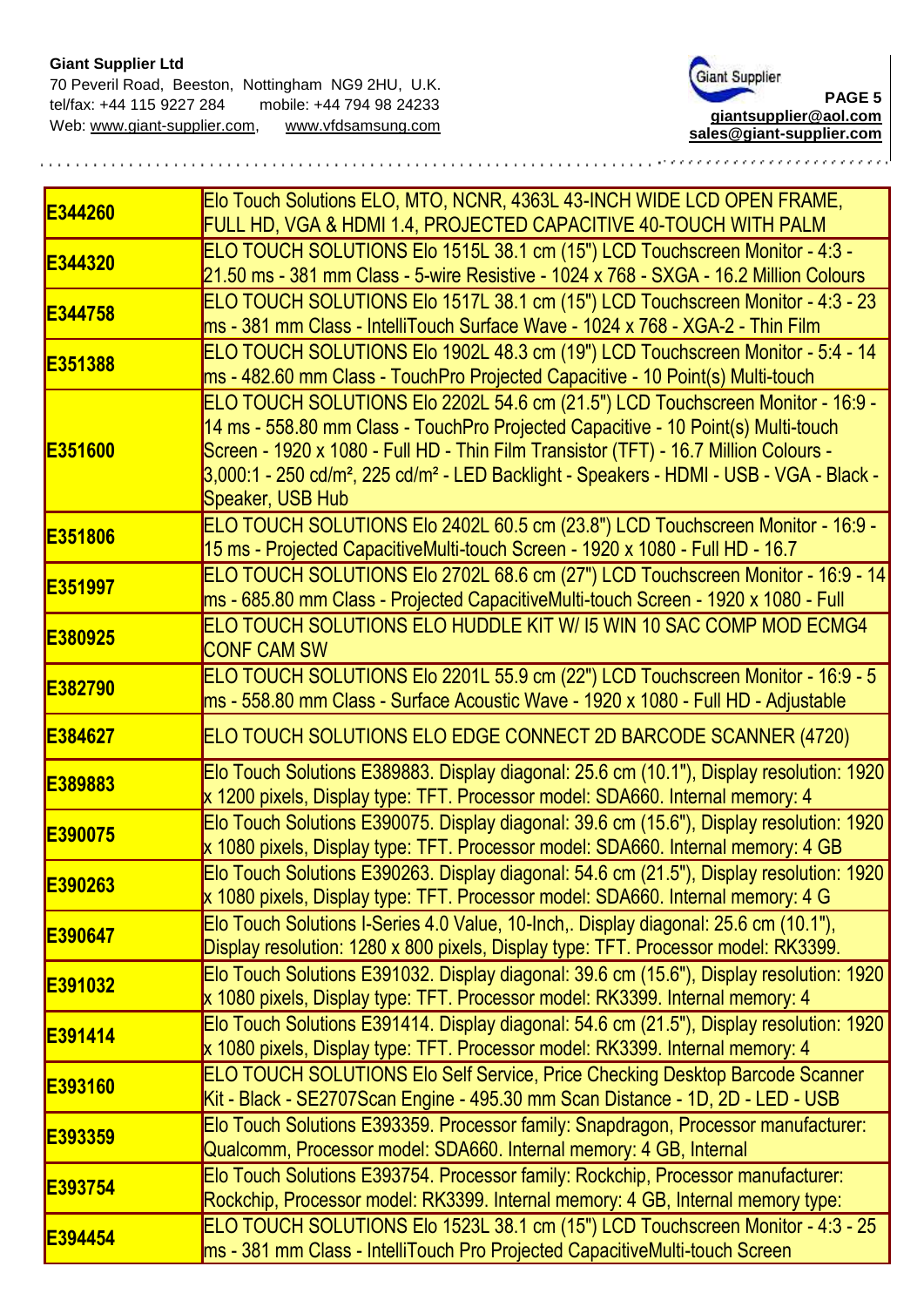

| E395937        | Elo Touch Solutions E395937. Display diagonal: 39.6 cm (15.6"), Display resolution: 1920<br>x 1080 pixels, Display type: LCD. Processor frequency: 1.5 GHz, Processor                |
|----------------|--------------------------------------------------------------------------------------------------------------------------------------------------------------------------------------|
| E396119        | ELO TOUCH SOLUTIONS Elo 2002L 49.5 cm (19.5") LCD Touchscreen Monitor - 16:9 -<br>20 ms - 508 mm Class - Projected Capacitive - 10 Point(s) Multi-touch Screen -                     |
| E396134        | Elo Touch Solutions E396134. Display diagonal: 39.6 cm (15.6"), Display resolution: 1920<br>x 1080 pixels, Display type: LCD. Processor frequency: 3.1 GHz, Processor                |
| E399324        | ELO TOUCH SOLUTIONS Elo 1515L 38.1 cm (15") LCD Touchscreen Monitor - 4:3 -<br>14.50 ms - 381 mm Class - Surface Acoustic Wave - 1024 x 768 - XGA - 16.2 Million                     |
| E400965        | ELO TOUCH SOLUTIONS Elo ECMG3 Single Board Computer - Module - Black - Intel -<br>Core i3 - i3-6100 - Dual-core (2 Core) - 3.70 GHz - 4 GB - DDR4 SDRAM - 128 GB                     |
| <b>E401992</b> | ELO TOUCH SOLUTIONS Elo EloPOS POS Terminal - Intel Celeron 1.50 GHz - 4 GB<br>DDR4 SDRAM 128 GB M.2/SATA - 43.2 cm (17") LCD Touchscreen - Intel UHD Graphics<br>600                |
| E402183        | Elo Touch Solutions 17-inch (5:4) EloPOS. Display diagonal: 43.2 cm (17"), Display<br>resolution: 1280 x 1024 pixels, Display type: LED. Processor frequency: 1.5 GHz,<br>Processor  |
| <b>E402576</b> | ELO TOUCH SOLUTIONS Elo EloPOS POS Terminal - Intel Core i3 3.10 GHz - 4 GB<br>DDR4 SDRAM 128 GB M.2/SATA - 43.2 cm (17") LCD Touchscreen - Intel UHD Graphics<br><b>630 -</b>       |
| E402781        | ELO TOUCH SOLUTIONS Elo EloPOS POS Terminal - Intel Core i5 2.10 GHz - 8 GB<br>DDR4 SDRAM 128 GB M.2/SATA - 43.2 cm (17") LCD Touchscreen - Intel UHD Graphics<br><b>630 -</b>       |
| E402963        | ELO TOUCH SOLUTIONS Elo EloPOS POS Terminal - Intel Core i5 2.10 GHz - 8 GB<br>DDR4 SDRAM 128 GB M.2/SATA - 43.2 cm (17") LCD Touchscreen - Intel UHD Graphics<br><b>630 -</b>       |
| E405488        | ELO TOUCH SOLUTIONS ELO COMP MODULE F/ IDS 3 SER W10 SAC I-7TH GEN 15<br>16/256GB SS                                                                                                 |
| E410884        | Elo Touch Solutions E410884. Display diagonal: 54.6 cm (21.5"), Display resolution: 1920<br>x 1080 pixels, Display type: LED. Processor frequency: 3.1 GHz, Processor                |
| <b>E412818</b> | Elo Touch Solutions E412818. Display diagonal: 39.6 cm (15.6"), Display resolution: 1920<br>x 1080 pixels, Display type: TFT. Processor model: SDA660. Internal memory: 4 GB         |
| E414192        | Elo Touch Solutions EloPOS. Display diagonal: 54.6 cm (21.5"), Display resolution: 1920<br>x 1080 pixels, Display type: TFT. Processor manufacturer: Intel, Processor family: Intel® |
| <b>E440234</b> | ELO TOUCH SOLUTIONS Elo EloPOS E2 POS Terminal - Intel Celeron 1.50 GHz - 4 GB<br>DDR4 SDRAM 128 GB SATA - 39.6 cm (15.6") LED Touchscreen - Intel UHD Graphics                      |
| <b>E440439</b> | ELO TOUCH SOLUTIONS Elo EloPOS E2 POS Terminal - Intel Celeron - 4 GB DDR4<br>SDRAM 128 GB SATA - 39.6 cm (15.6") LCD Touchscreen - Intel UHD 600 - Wireless<br>LAN                  |
| E441193        | ELO TOUCH SOLUTIONS Elo EloPOS E3 POS Terminal - Intel Core i3 3.10 GHz - 4 GB<br>DDR4 SDRAM 128 GB SATA - 39.6 cm (15.6") LCD Touchscreen - Intel UHD 630 -<br><b>Wireless</b>      |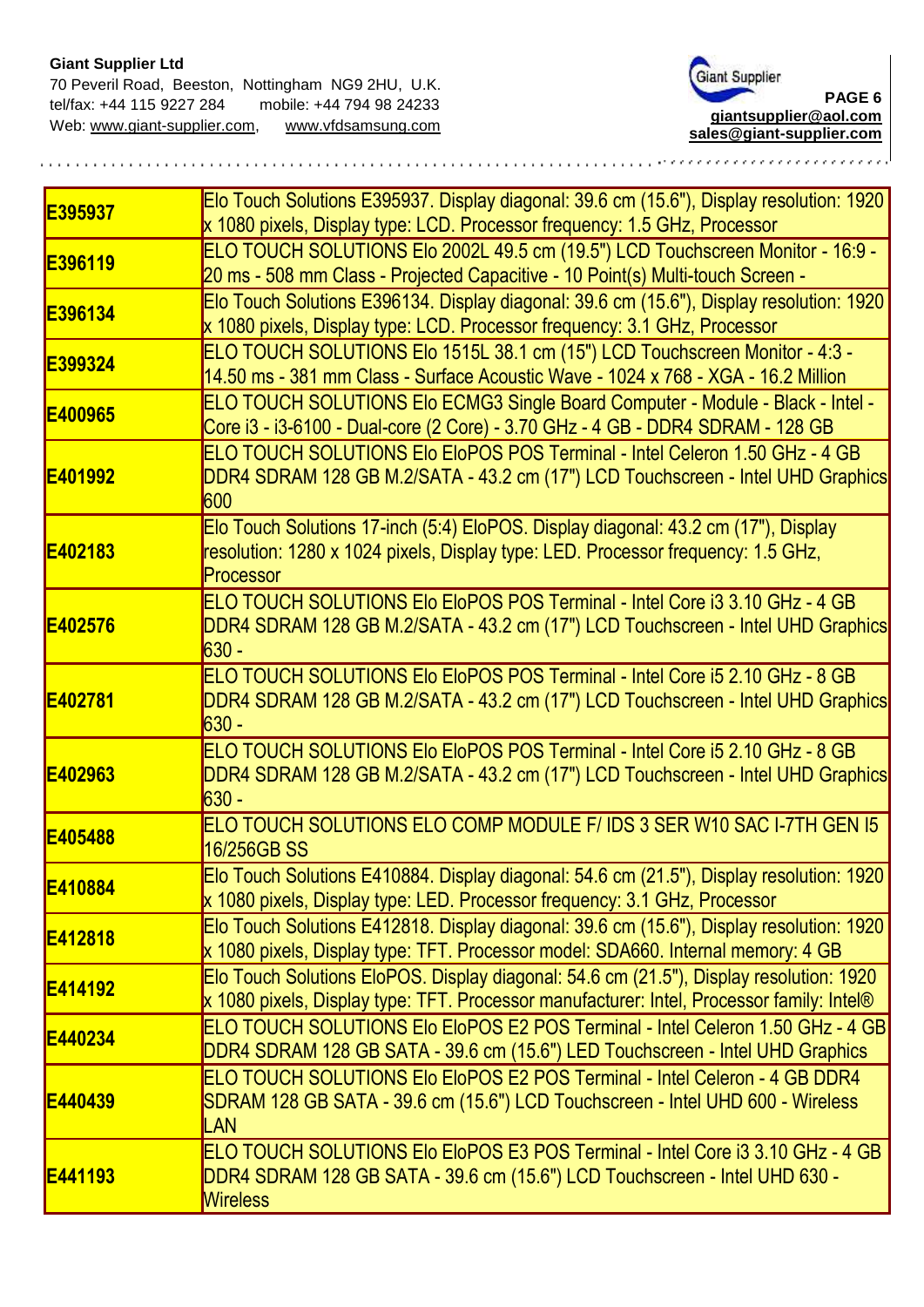

| E441385        | ELO TOUCH SOLUTIONS EIO EIOPOS E3 POS Terminal - Intel Core i3 3.10 GHz - 4 GB<br>DDR4 SDRAM 128 GB SATA - 39.6 cm (15.6") LCD Touchscreen - Intel UHD 630 -<br><b>Wireless</b>       |
|----------------|---------------------------------------------------------------------------------------------------------------------------------------------------------------------------------------|
| E441575        | ELO TOUCH SOLUTIONS Elo EloPOS E3 POS Terminal - Intel Core i3 3.10 GHz - 4 GB<br>DDR4 SDRAM 128 GB SATA - 39.6 cm (15.6") LCD Touchscreen - Intel UHD 630 -<br><b>Wireless</b>       |
| <b>E441781</b> | ELO TOUCH SOLUTIONS EIO EIOPOS E3 POS Terminal - Intel Core i3 3.10 GHz - 4 GB<br>DDR4 SDRAM 128 GB SATA - 39.6 cm (15.6") LCD Touchscreen - Intel UHD 630 -<br><b>Wireless</b>       |
| E441968        | ELO TOUCH SOLUTIONS EIo EIoPOS E5 POS Terminal - Intel Core i5 2.10 GHz - 8 GB<br>DDR4 SDRAM 128 GB SATA - 39.6 cm (15.6") LED Touchscreen - Intel UHD Graphics<br>630                |
| E442161        | ELO TOUCH SOLUTIONS Elo EloPOS E5 POS Terminal - Intel Core i5 - 8 GB DDR4<br>SDRAM 128 GB SATA - 39.6 cm (15.6") LCD Touchscreen - Intel UHD 630 - Wireless<br>LAN                   |
| E442365        | ELO TOUCH SOLUTIONS Elo EloPOS E5 POS Terminal - Intel Core i5 - 8 GB DDR4<br>SDRAM 128 GB SATA - 39.6 cm (15.6") LCD Touchscreen - Intel UHD 630 - Wireless<br>LAN                   |
| E459109        | ELO TOUCH SOLUTIONS EIO ECMG3 Single Board Computer for LCD Display - Module<br>- Black - Intel - Core i7 - i7-6700 - 8 GB - DDR4 SDRAM - 256 GB Solid State Drive                    |
| E461790        | ELO TOUCH SOLUTIONS Elo E461790 25.7 cm (10.1") LCD Digital Signage Display -<br>Touchscreen Cortex A53 2 GHz - 3 GB - 32 GB HDD - 32 GB SSD - 1280 x 800 - LED                       |
| E461993        | ELO TOUCH SOLUTIONS I-SERIES 3.0 ANDR8.1 10.1IN HD1 ARM A53 2.0-GHZ 2GB<br><b>16GB BLACK</b>                                                                                          |
| E462384        | Elo Touch Solutions I-SERIES 3.0 ANDR8.1 15.6IN HD1. Display diagonal: 39.6 cm<br>(15.6"), Display resolution: 1920 x 1080 pixels, Display technology: LCD, Response time             |
| E464724        | ELO TOUCH SOLUTIONS Elo PayPoint Plus E464724 POS Terminal - Qualcomm<br>Snapdragon 2 GHz - 3 GB 32 GB - 39.6 cm (15.6") LCD Touchscreen - Wireless LAN<br>Gigabit                    |
| E484096        | <b>IELO TOUCH SOLUTIONS Elo EloPOS POS Terminal - Intel Celeron 1.50 GHz - 4 GB</b><br>DDR4 SDRAM 128 GB M.2/SATA - 43.2 cm (17") LCD Touchscreen - Intel UHD Graphics<br>600         |
| E484291        | <b>ELO TOUCH SOLUTIONS EIO EIOPOS POS Terminal - Intel Core i3 3.10 GHz - 4 GB</b><br>DDR4 SDRAM 128 GB M.2/SATA - 43.2 cm (17") LCD Touchscreen - Intel UHD Graphics<br>630          |
| E484700        | <b>ELO TOUCH SOLUTIONS EIO EIOPOS POS Terminal - Intel Core i5 2.10 GHz - 8 GB</b><br>DDR4 SDRAM 128 GB M.2/SATA - 43.2 cm (17") LCD Touchscreen - Intel UHD Graphics<br><b>630 -</b> |
| E493591        | Elo Touch Solutions 2794L. Display diagonal: 68.6 cm (27"), Display brightness: 270<br>cd/m <sup>2</sup> , HD type: Full HD. Product colour: Black. Touch technology: Multi-touch,    |
| E493782        | ELO TOUCH SOLUTIONS Elo 2494L 60.5 cm (23.8") Open-frame LCD Touchscreen<br>Monitor - 16:9 - 16 ms Typical - 609.60 mm Class - TouchPro Projected                                     |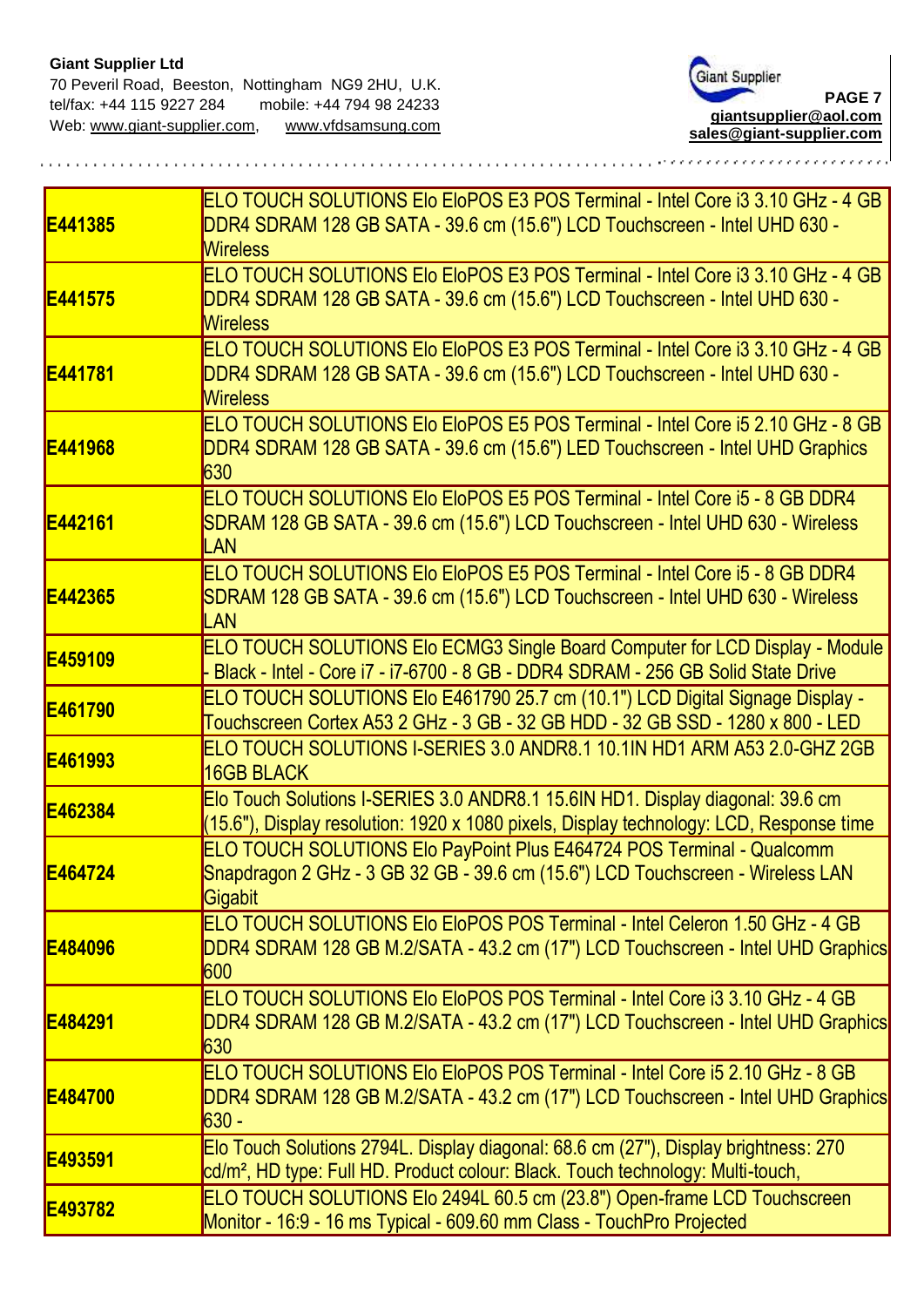## **Giant Supplier Ltd**

70 Peveril Road, Beeston, Nottingham NG9 2HU, U.K. tel/fax: +44 115 9227 284mobile: +44 794 98 24233 Web: [www.giant-supplier.com,](http://www.giant-supplier.com/) www.vfdsamsung.com



| E494164         | Elo Touch Solutions E536624. Display diagonal: 39.6 cm (15.6"), Display resolution: 1920<br>x 1080 pixels, Display type: LED. Processor frequency: 3.5 GHz, Processor                    |
|-----------------|------------------------------------------------------------------------------------------------------------------------------------------------------------------------------------------|
| E494361         | Elo Touch Solutions E494361. Display diagonal: 38.1 cm (15"), Display resolution: 1024 x<br>768 pixels, Display type: LCD. Processor frequency: 3.1 GHz, Processor                       |
| <b>IE506980</b> | ELO TOUCH SOLUTIONS Elo 2495L 60.5 cm (23.8") Open-frame LCD Touchscreen<br>Monitor - 16:9 - 14 ms Typical - 609.60 mm Class - TouchPro Projected                                        |
| E509874         | Elo Touch Solutions I-Series 3.0. Display diagonal: 39.6 cm (15.6"), Display resolution:<br>1920 x 1080 pixels, Display type: TFT. Processor frequency: 2 GHz, Processor<br>manufacturer |
| E514693         | <b>ELO TOUCH SOLUTIONS Elo Slim Desk Mount for Touchscreen Monitor, Cradle, Bar</b><br>Code Reader, Fingerprint Reader, Webcam - Black, Silver - 55.9 cm (22")                           |
| E514881         | ELO TOUCH SOLUTIONS Elo Slim Floor Mount for Touchscreen Monitor, Cradle, Bar<br>Code Reader, Fingerprint Reader, Webcam - Black, Silver - 55.9 cm (22")                                 |
| E515260         | ELO TOUCH SOLUTIONS EIO E515260 Base - Black                                                                                                                                             |
| E517028         | ELO TOUCH SOLUTIONS Elo X3 POS Terminal - Intel Core i3 2.70 GHz - 4 GB DDR3L<br>SDRAM 128 GB SATA - 38.1 cm (15") LCD Touchscreen - Intel HD Graphics 530 -<br><b>Wireless</b>          |
| E517441         | ELO TOUCH SOLUTIONS Elo X3 POS Terminal - Intel Core i3 2.70 GHz - 4 GB DDR3L<br>SDRAM 128 GB SATA - 38.1 cm (15") LCD Touchscreen - Intel HD Graphics 530 -<br><b>Wireless</b>          |
| E518608         | ELO TOUCH SOLUTIONS Elo X2 POS Terminal - Intel Celeron 2.20 GHz - 4 GB DDR3L<br>SDRAM 128 GB SATA - 43.2 cm (17") LCD Touchscreen - Intel HD Graphics 500                               |
| E523163         | ELO TOUCH SOLUTIONS Elo 1517L 38.1 cm (15") LCD Touchscreen Monitor - 4:3 - 16<br>ms - 381 mm Class - 5-wire Resistive - 1024 x 768 - XGA-2 - Adjustable Display                         |
| E534869         | ELO TOUCH SOLUTIONS Elo 1509L 39.6 cm (15.6") LCD Touchscreen Monitor - 16:9 -<br>8 ms - 406.40 mm Class - IntelliTouch Surface Wave - 1366 x 768 - WXGA - Thin Film                     |
| E536624         | Elo Touch Solutions E536624. Display diagonal: 39.6 cm (15.6"), Display resolution: 1920<br>x 1080 pixels, Display type: LED. Processor frequency: 3.5 GHz, Processor                    |
| <b>E549028</b>  | ELO TOUCH SOLUTIONS Elo X5 POS Terminal - Intel Core i5 3.30 GHz - 4 GB DDR3L<br>SDRAM 128 GB SATA - 43.2 cm (17") LCD Touchscreen - Intel HD Graphics 530 -<br><b>Wireless</b>          |
| <b>E549280</b>  | ELO TOUCH SOLUTIONS Elo PayPoint Plus POS Terminal - Intel Core i5 2.10 GHz - 8<br>GB DDR4 SDRAM 128 GB M.2 - 39.6 cm (15.6") LCD Touchscreen - Wireless LAN<br>Gigabit                  |
| E560404         | Elo Touch Solutions E560404. Display diagonal: 54.6 cm (21.5"), Display resolution: 1920<br>x 1080 pixels, Display type: LCD. Processor frequency: 2.1 GHz, Processor                    |
| <b>IE571601</b> | ELO TOUCH SOLUTIONS Elo 50 W AC Adapter - For Touchscreen Monitor - 120 V AC,<br>230 V AC Input - 12 V DC/4.16 A Output                                                                  |
| E603162         | ELO TOUCH SOLUTIONS Elo 1715L 43.2 cm (17") LCD Touchscreen Monitor - 5:4 - 25<br>ms - 431.80 mm Class - 5-wire Resistive - 1280 x 1024 - SXGA - 16.2 Million                            |
| E607608         | ELO TOUCH SOLUTIONS Elo 1915L 48.3 cm (19") LCD Touchscreen Monitor - 5:4 - 5<br>ms - 482.60 mm Class - 5-wire Resistive - 1280 x 1024 - SXGA - 16.7 Million                             |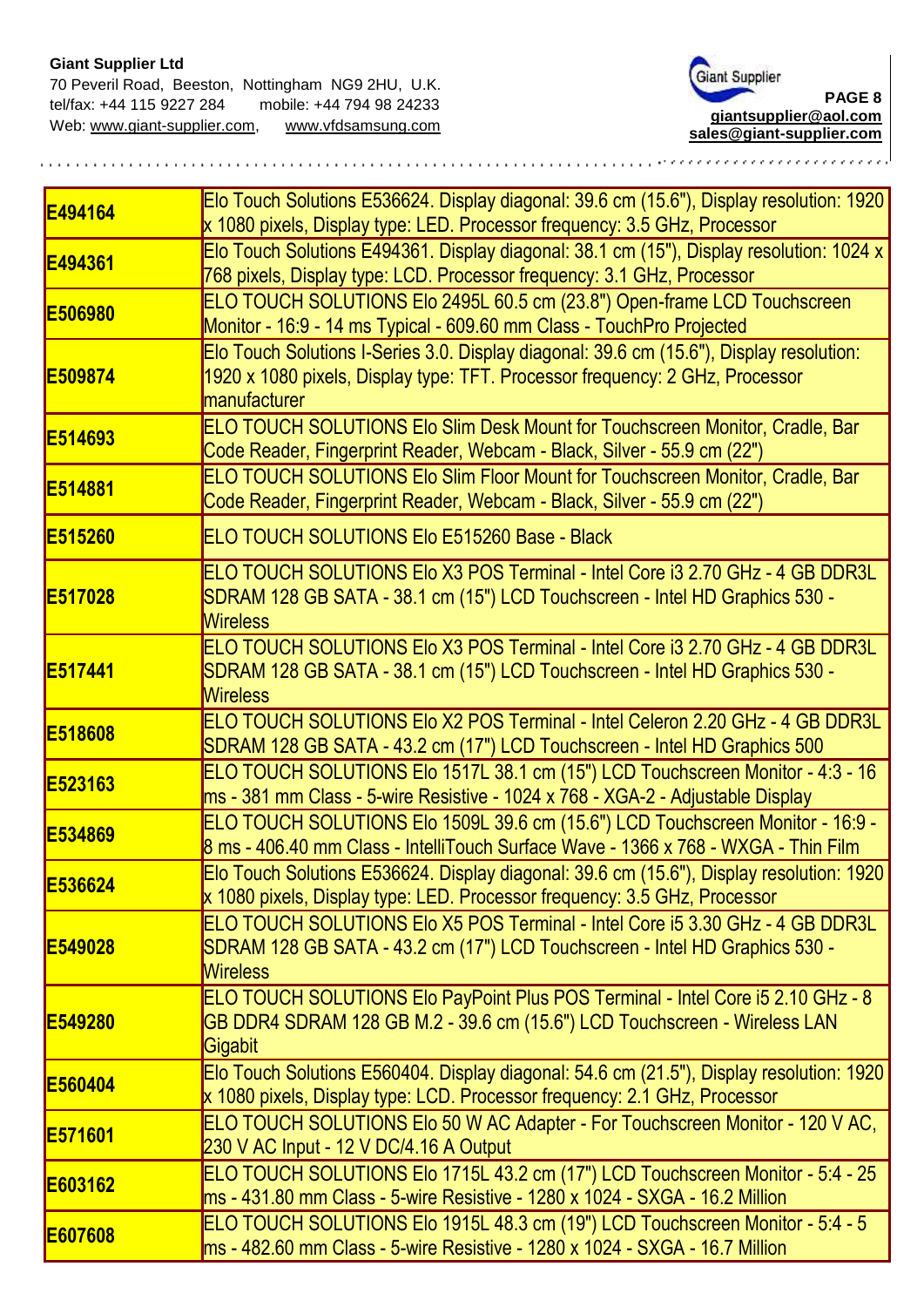

| E611101 | ELO TOUCH SOLUTIONS Elo I-Series 2.0 E611101 Value 25.7 cm (10.1") LCD Digital<br>Signage Display - Touchscreen Snapdragon 2 GHz - 2 GB - 16 GB SSD                                                                                                                                                                   |
|---------|-----------------------------------------------------------------------------------------------------------------------------------------------------------------------------------------------------------------------------------------------------------------------------------------------------------------------|
| E611296 | ELO TOUCH SOLUTIONS Elo I-Series 2.0 E611296 Standard 39.6 cm (15.6") LCD<br>Digital Signage Display - Touchscreen Snapdragon 2 GHz - 3 GB - 32 GB SSD                                                                                                                                                                |
| E611675 | ELO TOUCH SOLUTIONS Elo I-Series POS Terminal - Qualcomm Snapdragon 2 GHz -<br>3 GB DDR3L SDRAM 32 GB - 54.6 cm (21.5") LCD Touchscreen - Wireless LAN                                                                                                                                                                |
| E614981 | ELO TOUCH SOLUTIONS Elo I-Series 2.0 E614981 Standard 54.6 cm (21.5") LCD<br>Digital Signage Display - Touchscreen Snapdragon 2 GHz - 3 GB - 32 GB SSD - 1920                                                                                                                                                         |
| E628053 | ELO TOUCH SOLUTIONS Elo 5553L 138.7 cm (54.6") LCD Digital Signage Display -<br>Touchscreen - 3840 x 2160 - LED - 430 cd/m <sup>2</sup> - 2160p - USB - HDMI - Serial - Ethernet -<br><b>Black</b>                                                                                                                    |
| E628244 | ELO TOUCH SOLUTIONS Elo 5553L 138.7 cm (54.6") LCD Digital Signage Display -<br>3840 x 2160 - LED - 450 cd/m <sup>2</sup> - 2160p - USB - HDMI - Serial - Ethernet - Black                                                                                                                                            |
| E649473 | ELO TOUCH SOLUTIONS Elo 1717L 43.2 cm (17") LCD Touchscreen Monitor - 5:4 - 5<br>ms - 431.80 mm Class - 5-wire Resistive - 1280 x 1024 - SXGA - Thin Film                                                                                                                                                             |
| E658586 | ELO TOUCH SOLUTIONS Elo 1903LM 48.3 cm (19") LCD Touchscreen Monitor - 5:4 -<br>14 ms - 482.60 mm Class - Projected Capacitive - 10 Point(s) Multi-touch Screen - 1280 x<br>1024 - Thin Film Transistor (TFT) - 16.7 Million Colours - 250 cd/m <sup>2</sup> - LED Backlight -<br>Speakers - HDMI - USB - VGA - White |
| E658788 | Elo Touch Solutions 2203LM. Display diagonal: 54.6 cm (21.5"), Display brightness: 225<br>cd/m <sup>2</sup> , HD type: Full HD. Product colour: Black, International Protection (IP) code                                                                                                                             |
| E658992 | Elo Touch Solutions 2203LM. Display diagonal: 54.6 cm (21.5"), Display brightness: 225<br>cd/m <sup>2</sup> , HD type: Full HD. Product colour: White, International Protection (IP) code                                                                                                                             |
| E659395 | Elo Touch Solutions 2403LM. Display diagonal: 60.5 cm (23.8"), Display brightness: 225<br>cd/m <sup>2</sup> , HD type: Full HD. Product colour: White, International Protection (IP) code:                                                                                                                            |
| E659596 | Elo Touch Solutions E659596. Display diagonal: 68.6 cm (27"), Display brightness: 270<br>cd/m <sup>2</sup> , HD type: Full HD. Product colour: Black, International Protection (IP) code                                                                                                                              |
| E659793 | Elo Touch Solutions 2703LM. Display diagonal: 68.6 cm (27"), Display brightness: 270<br>cd/m <sup>2</sup> , HD type: Full HD. Product colour: White, International Protection (IP) code                                                                                                                               |
| E668194 | <b>ELO TOUCH SOLUTIONS Elo Bezel Panel</b>                                                                                                                                                                                                                                                                            |
| E673037 | ELO TOUCH SOLUTIONS ELO EDGE CONNECT RFID READER                                                                                                                                                                                                                                                                      |
| E683204 | ELO TOUCH SOLUTIONS Elo 1302L 33.8 cm (13.3") LCD Touchscreen Monitor - 16:9 -<br>25 ms - 330.20 mm Class - Projected CapacitiveMulti-touch Screen - 1920 x 1080 - Full                                                                                                                                               |
| E683457 | ELO TOUCH SOLUTIONS Elo 1723L 43.2 cm (17") LCD Touchscreen Monitor - 5:4 - 30<br>ms - 431.80 mm Class - IntelliTouch Pro Projected CapacitiveMulti-touch Screen                                                                                                                                                      |
| E683595 | ELO TOUCH SOLUTIONS Elo 1302L 33.8 cm (13.3") LCD Digital Signage Display -<br>Touchscreen - 1920 x 1080 - 300 cd/m <sup>2</sup> - 1080p - USB - HDMI - Black                                                                                                                                                         |
| E683787 | ELO TOUCH SOLUTIONS Elo 1302L 33.8 cm (13.3") LCD Touchscreen Monitor - 16:9 -<br>25 ms - 330.20 mm Class - Projected CapacitiveMulti-touch Screen - 1920 x 1080 - Full                                                                                                                                               |
| E691852 | ELO TOUCH SOLUTIONS Elo i2 POS Terminal - Intel Celeron 1.50 GHz - 4 GB DDR4<br>SDRAM 128 GB M.2/SATA - 39.6 cm (15.6") LED Touchscreen - Intel UHD Graphics 600                                                                                                                                                      |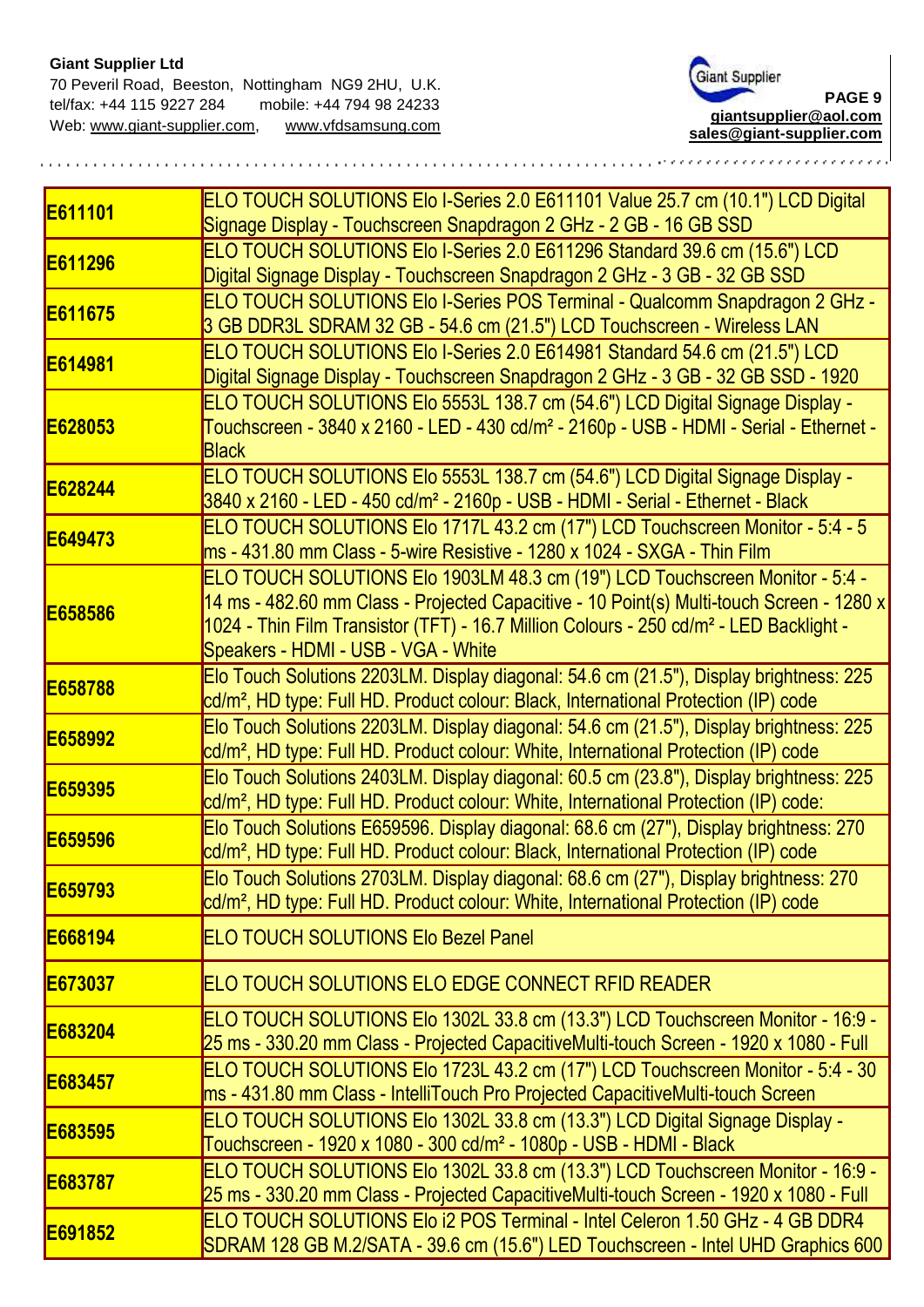

| E692048        | ELO TOUCH SOLUTIONS Elo i2 POS Terminal - Intel Celeron 1.50 GHz - 4 GB DDR4<br>SDRAM 128 GB M.2/SATA - 39.6 cm (15.6") LED Touchscreen - Intel UHD Graphics                                             |
|----------------|----------------------------------------------------------------------------------------------------------------------------------------------------------------------------------------------------------|
| E692244        | ELO TOUCH SOLUTIONS Elo i5 POS Terminal - Intel Core i5 2.10 GHz - 8 GB DDR4<br>SDRAM 128 GB M.2/SATA - 39.6 cm (15.6") LED Touchscreen - Intel UHD Graphics 600                                         |
| E692640        | ELO TOUCH SOLUTIONS Elo i2 POS Terminal - Intel Celeron 1.50 GHz - 4 GB DDR4<br>SDRAM 128 GB M.2/SATA - 54.6 cm (21.5") LED Touchscreen - Intel UHD Graphics 600                                         |
| E692837        | ELO TOUCH SOLUTIONS Elo i2 POS Terminal - Intel Celeron 1.50 GHz - 4 GB DDR4<br>SDRAM 128 GB M.2/SATA - 54.6 cm (21.5") LED Touchscreen - Intel UHD Graphics 600                                         |
| E693022        | ELO TOUCH SOLUTIONS Elo i5 POS Terminal - Intel Core i5 2.10 GHz - 8 GB DDR4<br>SDRAM 128 GB M.2/SATA - 54.6 cm (21.5") LED Touchscreen - Intel UHD Graphics 630                                         |
| E693211        | ELO TOUCH SOLUTIONS Elo i5 POS Terminal - Intel Core i5 2.10 GHz - 8 GB DDR4<br>SDRAM 128 GB M.2/SATA - 54.6 cm (21.5") LED Touchscreen - Intel UHD Graphics 600                                         |
| E707022        | ELO TOUCH SOLUTIONS Elo 2794L 68.6 cm (27") Open-frame LCD Touchscreen<br>Monitor - 16:9 - 12 ms - 685.80 mm Class - TouchPro Projected Capacitive - 1920 x 1080                                         |
| <b>E719160</b> | ELO TOUCH SOLUTIONS Elo 1715L 43.2 cm (17") LCD Touchscreen Monitor - 5:4 - 25<br>ms - 431.80 mm Class - Surface Acoustic Wave - 1280 x 1024 - SXGA - 16.2 Million                                       |
| E720061        | Elo Touch Solutions 3203L. Display diagonal: 80 cm (31.5"), Display brightness: 382<br>cd/m <sup>2</sup> , HD type: Full HD. Product colour: Black. Touch technology: Multi-touch,<br><b>Touchscreen</b> |
| E720629        | ELO TOUCH SOLUTIONS 4303L 43IN IDS 03 PROJECTED CAPACITIVE 40-TOUCH<br><b>USB-C CLEAR</b>                                                                                                                |
| E721186        | ELO TOUCH SOLUTIONS Elo 4303L 109.2 cm (43") LCD Digital Signage Display -<br>Touchscreen - 1920 x 1080 - LED - 405 cd/m <sup>2</sup> - USB - HDMI - Serial - Ethernet - Android                         |
| E725044        | ELO TOUCH SOLUTIONS Elo ECMG4 Single Board Computer for LCD Display - Black -<br>Intel - Core i5 - i5-7500T - 8 GB - DDR4 SDRAM - 256 GB Solid State Drive - Intel                                       |
| E738607        | ELO TOUCH SOLUTIONS Elo 1523L 38.1 cm (15") LCD Touchscreen Monitor - 4:3 - 25<br>ms - IntelliTouch Pro Projected CapacitiveMulti-touch Screen - 1024 x 768 - XGA                                        |
| <b>E778447</b> | ELO TOUCH SOLUTIONS Elo Access Premium - Subscription Licence - 1 License - 1<br>Year                                                                                                                    |
| E785229        | ELO TOUCH SOLUTIONS Elo 1723L 43.2 cm (17") LCD Touchscreen Monitor - 5:4 - 30<br>ms - 431.80 mm Class - Surface Acoustic WaveMulti-touch Screen - 1280 x 1024                                           |
| <b>E796382</b> | ELO TOUCH SOLUTIONS Elo 0702L 17.8 cm (7") LCD Touchscreen Monitor - 5:3 - 25<br>ms Typical - 177.80 mm Class - TouchPro Projected Capacitive - 10 Point(s) Multi-                                       |
| E796783        | ELO TOUCH SOLUTIONS Elo Wallaby Display Stand - Up to 55.9 cm (22") Screen<br>Support29.5 cm Width x 23.1 cm Depth - Black, Silver                                                                       |
| E796965        | ELO TOUCH SOLUTIONS Elo Wallaby E796965 Stand Top - Black, Silver                                                                                                                                        |
| E829550        | ELO TOUCH SOLUTIONS Elo 1517L 38.1 cm (15") LCD Touchscreen Monitor - 4:3 - 16<br>ms - 381 mm Class - Surface Acoustic Wave - 1024 x 768 - XGA-2 - Adjustable                                            |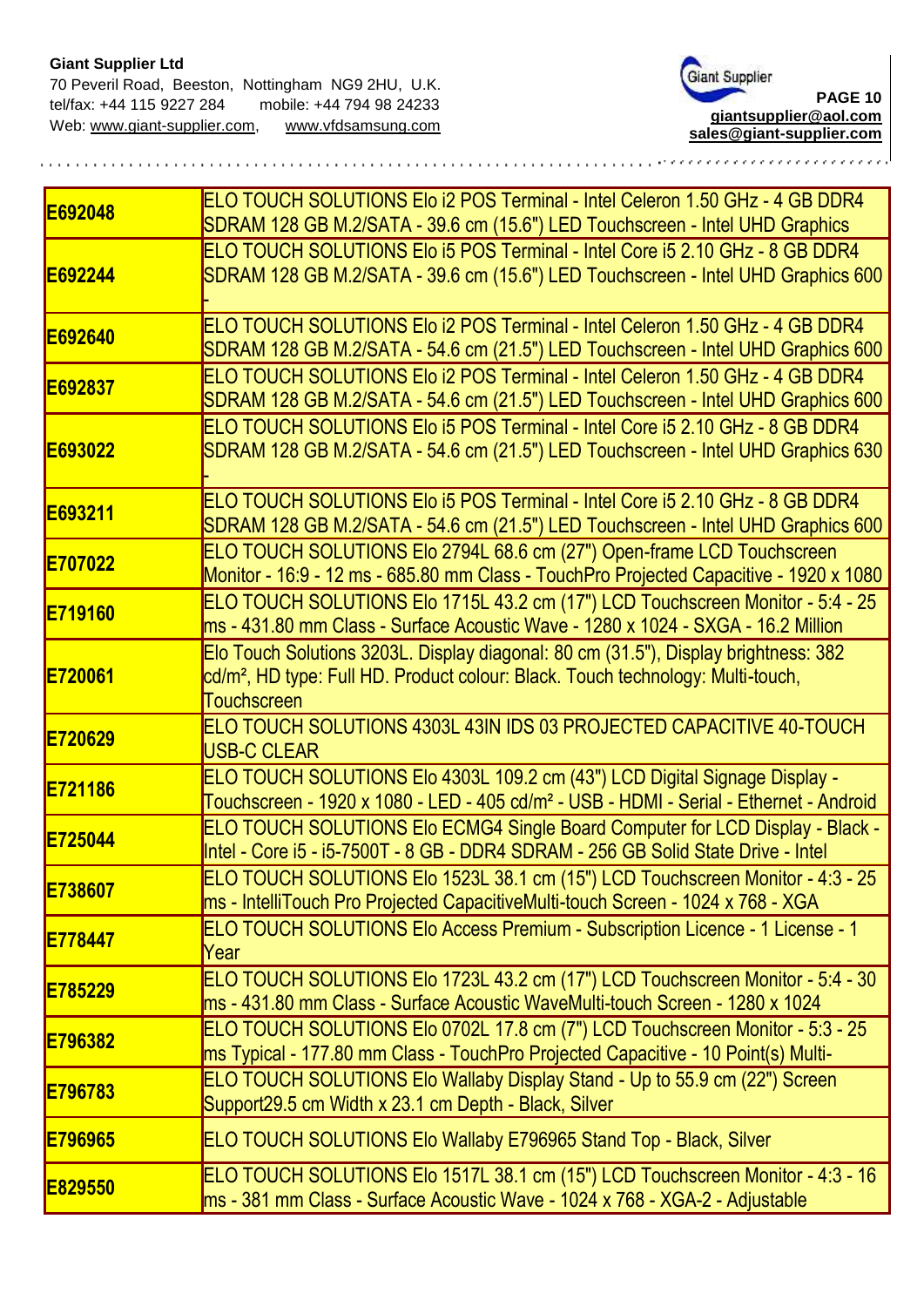

| E833323         | ELO TOUCH SOLUTIONS Elo PayPoint Plus POS Terminal - Intel Core i5 2.10 GHz - 8<br>GB DDR4 SDRAM 128 GB M.2 - 39.6 cm (15.6") LCD Touchscreen - Wireless LAN<br>Gigabit                            |
|-----------------|----------------------------------------------------------------------------------------------------------------------------------------------------------------------------------------------------|
| E841357         | Elo Touch Solutions E841357. Display diagonal: 39.6 cm (15.6"), Display resolution: 1920<br>x 1080 pixels, Display type: LED. Processor frequency: 2.5 GHz, Processor                              |
| <b>E850003</b>  | ELO TOUCH SOLUTIONS Elo i3 POS Terminal - Intel Core i5 2.10 GHz - 8 GB DDR4<br>SDRAM 128 GB M.2/SATA - 39.6 cm (15.6") LED Touchscreen - Intel UHD Graphics 600                                   |
| <b>E850204</b>  | ELO TOUCH SOLUTIONS Elo i3 POS Terminal - Intel Core i3 3.10 GHz - 8 GB DDR4<br>SDRAM 128 GB M.2/SATA - 39.6 cm (15.6") LED Touchscreen - Intel UHD Graphics 600                                   |
| E850387         | ELO TOUCH SOLUTIONS Elo i3 POS Terminal - Intel Core i3 3.10 GHz - 8 GB DDR4<br>SDRAM 128 GB M.2/SATA - 54.6 cm (21.5") LED Touchscreen - Intel UHD Graphics 600                                   |
| E850591         | ELO TOUCH SOLUTIONS Elo i3 POS Terminal - Intel Core i5 2.10 GHz - 8 GB DDR4<br>SDRAM 128 GB M.2/SATA - 54.6 cm (21.5") LED Touchscreen - Intel UHD Graphics 600                                   |
| E862573         | ELO TOUCH SOLUTIONS Elo M50 Rugged Handheld Terminal - 1D, 2D - SE4710Scan<br>Engine - 14 cm (5.5") - LCD - HD - 1280 x 720 - Touchscreen - 4 GB RAM / 64 GB                                       |
| <b>E877820</b>  | ELO TOUCH SOLUTIONS Elo 1717L 43.2 cm (17") LCD Touchscreen Monitor - 5:4 - 5<br>ms - 431.80 mm Class - 5-wire Resistive - 1280 x 1024 - SXGA - 16.7 Million                                       |
| E894322         | ELO TOUCH SOLUTIONS MOBILE COMPUTER 5 YR WARRANTY COVERAGE + AUR<br>$+$ ADP + OS 360                                                                                                               |
| E898841         | ELO TOUCH SOLUTIONS IDS 3 SERIES 15 HD 630 W10P 8GB/256GB SSD LTSC<br><b>MONTAGE SW IN</b>                                                                                                         |
| E901355         | ELO TOUCH SOLUTIONS Elo Backpack 3.0 Digital Signage Appliance - Snapdragon 2<br>GHz - 2 GB - 16 GB SSD - USB - HDMIWireless LAN - Ethernet - Black                                                |
| <b>IE914767</b> | ELO TOUCH SOLUTIONS Elo 6553L 163.8 cm (64.5") LCD Digital Signage Display -<br>Touchscreen - 3840 x 2160 - LED - 500 cd/m <sup>2</sup> - 2160p - USB - HDMI - Serial - Ethernet -<br><b>Black</b> |
| <b>E914973</b>  | ELO TOUCH SOLUTIONS Elo 5553L 138.7 cm (54.6") LCD Digital Signage Display -<br>Touchscreen - 3840 x 2160 - LED - 430 cd/m <sup>2</sup> - 2160p - USB - HDMI - Serial - Ethernet -<br><b>Black</b> |
| E924535         | Elo Touch Solutions POS Pack. Processor frequency: 3.1 GHz, Processor family: 8th gen<br>Intel® Core™ i3, Processor model: i3-8100T. Internal memory: 8 GB, Internal memory                        |
| <b>E924731</b>  | ELO TOUCH SOLUTIONS Elo EloPOS Pack i5 POS Terminal - Intel Core i5 2.10 GHz - 8<br>GB DDR4 SDRAM 128 GB M.2/SATA - Intel UHD Graphics 630 - Wireless LAN                                          |
| <b>E931706</b>  | ELO TOUCH SOLUTIONS Elo EloPOS i3 POS Terminal - Intel Core i3 3.10 GHz - 4 GB<br>DDR4 SDRAM 128 GB M.2/SATA - 39.6 cm (15.6") LED Touchscreen - Intel UHD                                         |
| <b>E931896</b>  | IELO TOUCH SOLUTIONS Elo EloPOS i3 POS Terminal - Intel Core i3 3.10 GHz - 4 GB<br>DDR4 SDRAM 128 GB M.2/SATA - 39.6 cm (15.6") LED Touchscreen - Intel UHD                                        |
| E932274         | ELO TOUCH SOLUTIONS Elo EloPOS i5 POS Terminal - Intel Core i5 2.10 GHz - 8 GB<br>DDR4 SDRAM 128 GB M.2/SATA - 39.6 cm (15.6") LED Touchscreen - Intel UHD                                         |